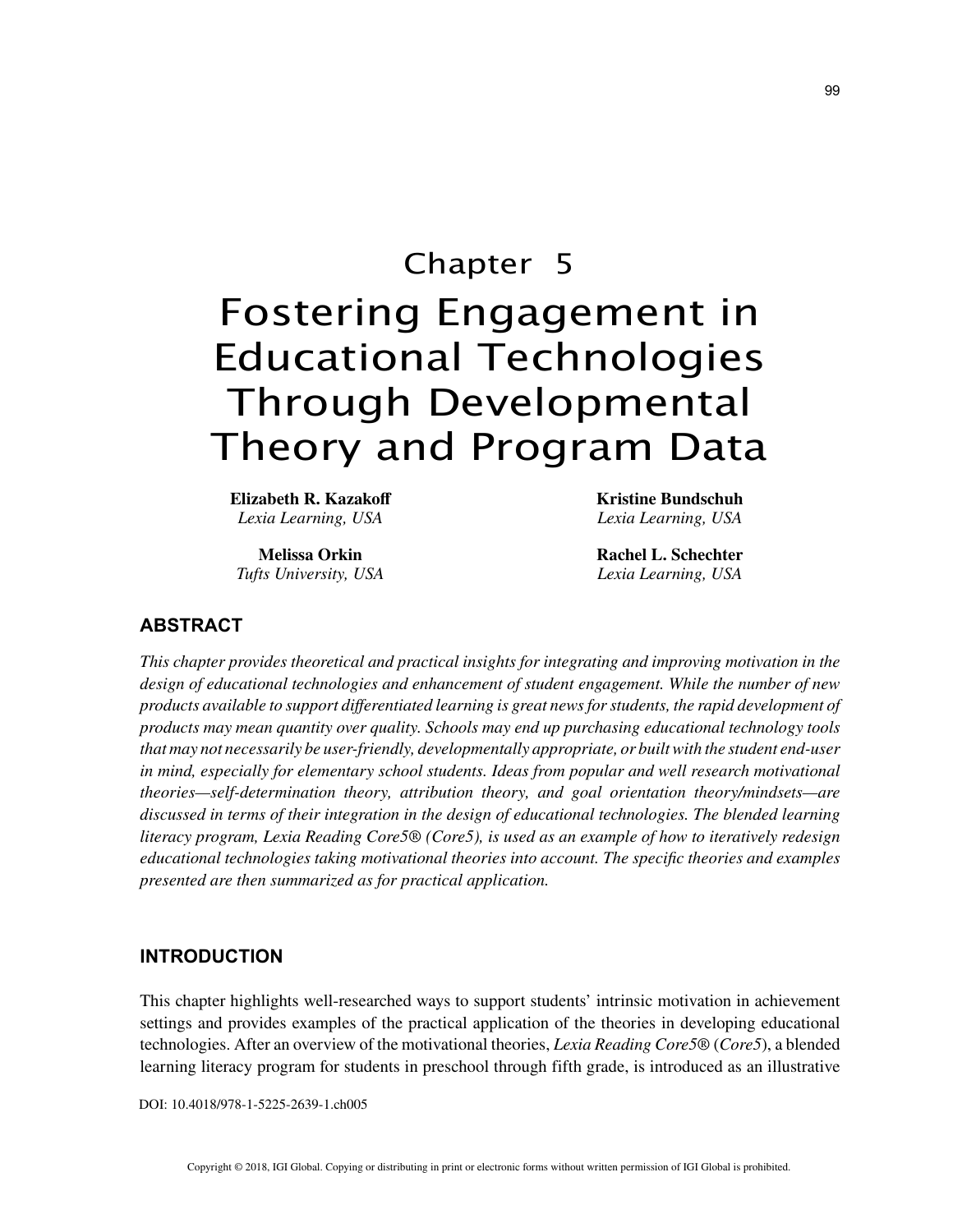*Fostering Engagement in Educational Technologies Through Developmental Theory and Program Data*

example of applying motivational theories to the initial and continued development of an educational technology program. The illustrative examples from *Core5* are then discussed in a broader context for their practical applications.

# **BACKGROUND**

Educational technologies are near ubiquitous in US schools. According to the National Center for Educational Statistics, almost all public schools have the infrastructure necessary for implementing digital technology programs and many are prioritizing funding of educational technology programs with more than \$3 billion per year allocated to digital content nationwide (Herold, 2016). Newer educational initiatives, like the National Education Technology Plan, are focused on leveraging digital tools to support the needs of a diverse set of education stakeholders, from teachers to policymakers, by prioritizing platforms that are accessible and appropriately engaging for students across ability levels (Office of Educational Technology, 2016).

The prioritization of educational technologies in schools is also prevalent in countries across the world. A recent report surveyed 21 countries' national educational ministries and departments on use of educational technology. Like the US, many of the countries prioritized internet infrastructure and computer access in primary and secondary schools (Bakia, Murphy, Anderson, & Trinidad, 2011). Nearly all of the surveyed governing bodies agreed that providing digital technologies was a priority, since they provide students access to both receive and share educational content. Most of the surveyed countries were actively funding initiatives to expand access in schools (Bakia et al., 2011).

Accompanying a greater allocation of resources is the proliferation of digital tools, and the number of educational technology programs increases each year. In fact, when surveyed about their use of digital tools, school administrators report a wide-variety of program and platform options; however, they do not have reliable information about how various educational technologies might benefit their unique learning environment (Digital Promise, 2016). Currently, when administrators select educational technologies, they report relying more heavily on pilot results and personal recommendations than research-based, rigorous evidence (Digital Promise, 2016). Furthermore, there is often a misconception among educators that the sheer presence or novelty of digital platforms will act as motivational tools for students, or that programs are sufficient when the physical interface appears developmentally appropriate. Yet, in order to leverage students' achievement it is essential to go beyond these basic considerations of user experience, and evaluate how digital tools can capture the best instructional practices from the fields of education and psychology.

As classrooms rely more heavily on instructional models that blend a standard curriculum with digital platforms, a critical and thoughtful examination of the application of educational technologies and the ways in which they are universally accessible becomes rapidly more important. This chapter offers an overview of essential characteristics for engaging students in learning activities. These characteristics are drawn from popular theories of motivation in achievement settings, and particular attention is paid to the pedagogical approaches that can either support or hinder productive engagement and learning. For example, educators often use external motivators, such as rewards and punishments to coerce their students' behavior (Niemiec & Ryan, 2009). Although these solutions are effective in the short-term, they often undermine students' long-term intrinsic motivation for learning (Deci, 1971; Kohn, 1993).